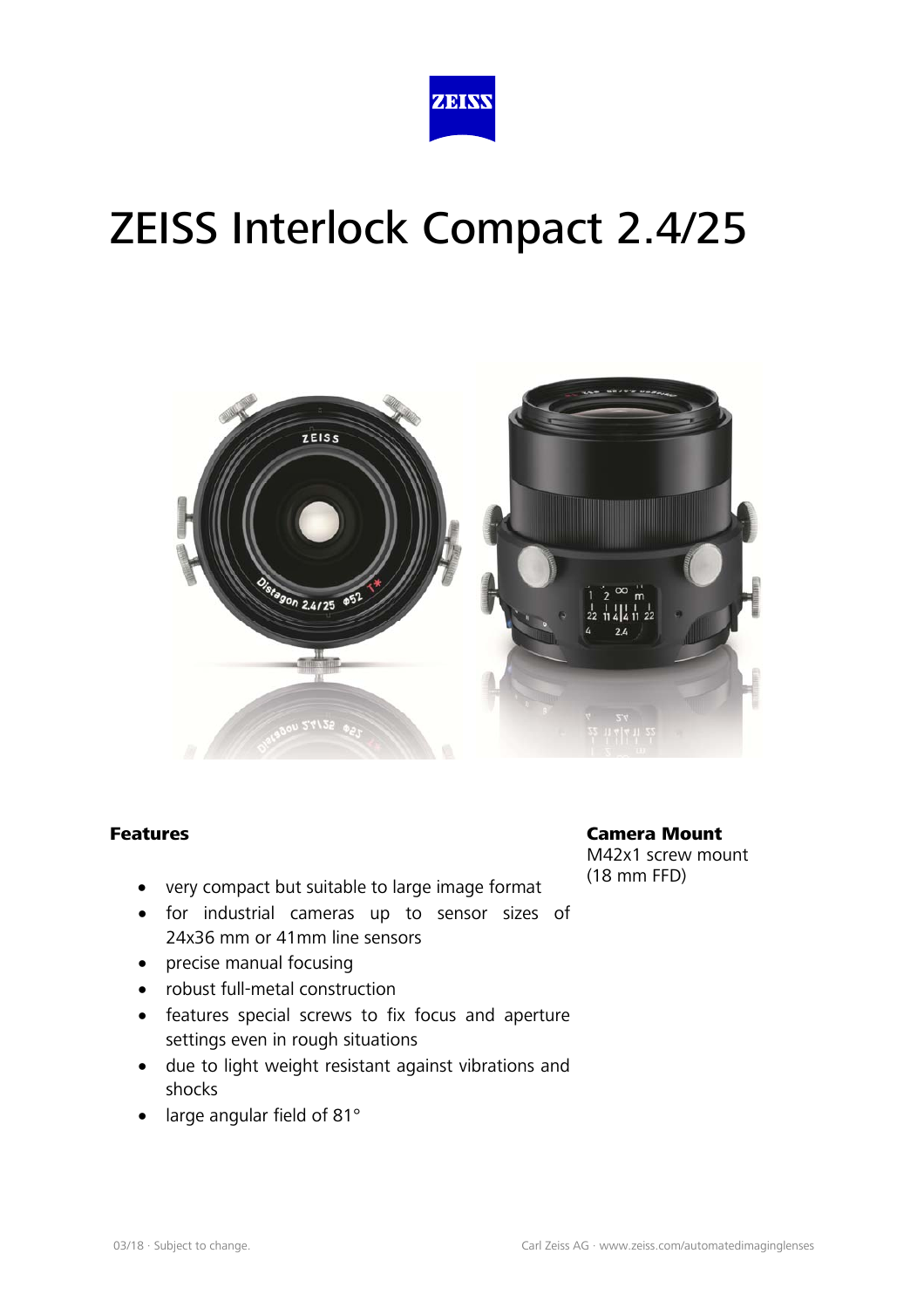

## Technical Specifications



| $69.2$ mm (inf.) | 63.8 mm | $\varnothing$ = 62.0 mm | $\cdot$ 47 mm (inf.) | $65.39$ mm (inf.) |
|------------------|---------|-------------------------|----------------------|-------------------|

| Focal length                             | $25 \, \text{mm}$                              |  |
|------------------------------------------|------------------------------------------------|--|
| Aperture range                           | $f/2.4 - f/22$                                 |  |
| Number of elements / groups              | 10/8                                           |  |
| Min. working distance (object to sensor) | 250 mm (0.82 ft.) – $\infty$                   |  |
| Min. free working distance               | 163 mm (0.54 ft.) $-\infty$                    |  |
| Angular field* (diag. / horiz. / vert.)  | 81/71/51°                                      |  |
| Max. diameter of image field             | 43.0 mm (1.7")                                 |  |
| Flange focal length                      | 18.0 mm (0.71")                                |  |
| Coverage at close range                  | 231 x 154 mm (9.1 x 6.1"), line 319 mm (12.5") |  |
| Image ratio at close range               | 1:6.4                                          |  |
| Filter-thread                            | M52 x 0.75                                     |  |
| Weight                                   | 474 g (1.0 lbs.)                               |  |
| Camera mount                             | M42 (18.0 mm FFD)                              |  |

*\* referring to 24 x 36 mm format resp. 43 mm line*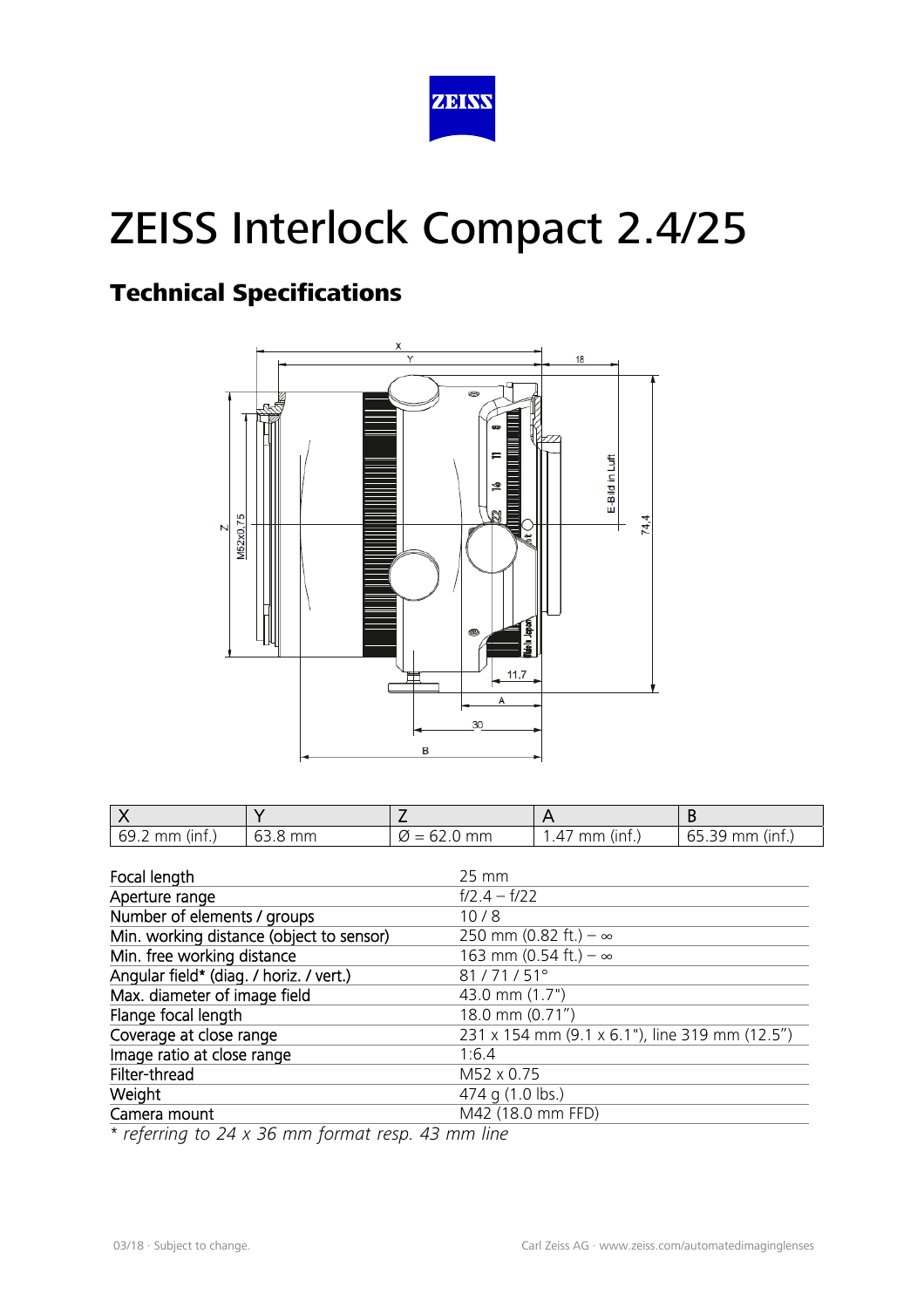

#### **Relative Illuminance\***



## **Relative Distortion\***



#### **V [%]**

The relative distortion shows the deviation of the image height from the expected image height u' in percent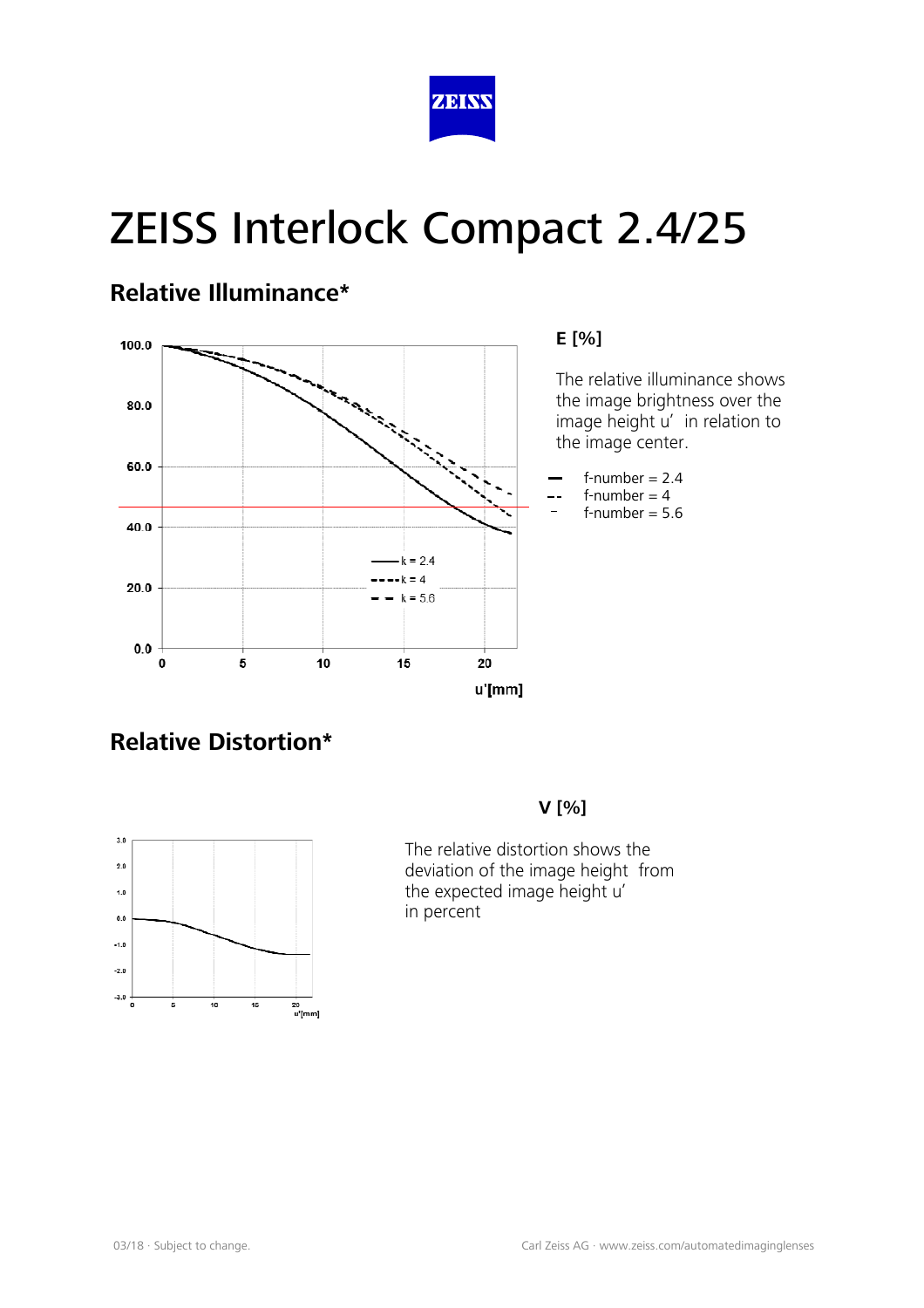

#### **MTF Charts\***



#### Contrast [%]

The Modulation Transfer (MTF) as a function of image height (u) and slit orientation (sagittal, tangential) has been measured with white light at spatial frequencies of  $R = 10$ , 20 and 40 cycles/mm.

#### F-Number 2.4

\_\_ Sagittal … Tangential





F-Number 5.6 \_\_Sagittal ... Tangential

*\*Data for infinite focus setting*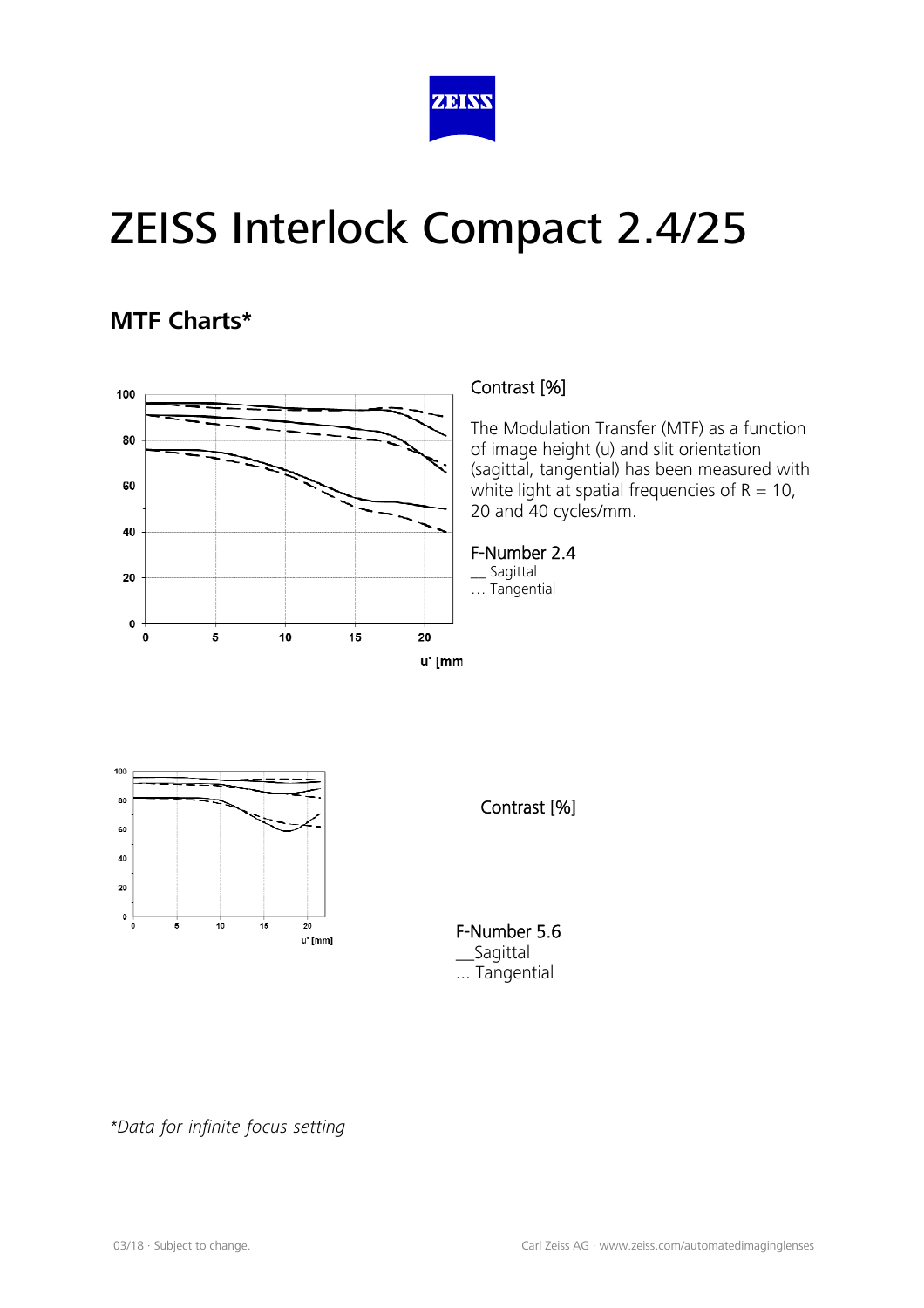

### **Spectral Transmission**